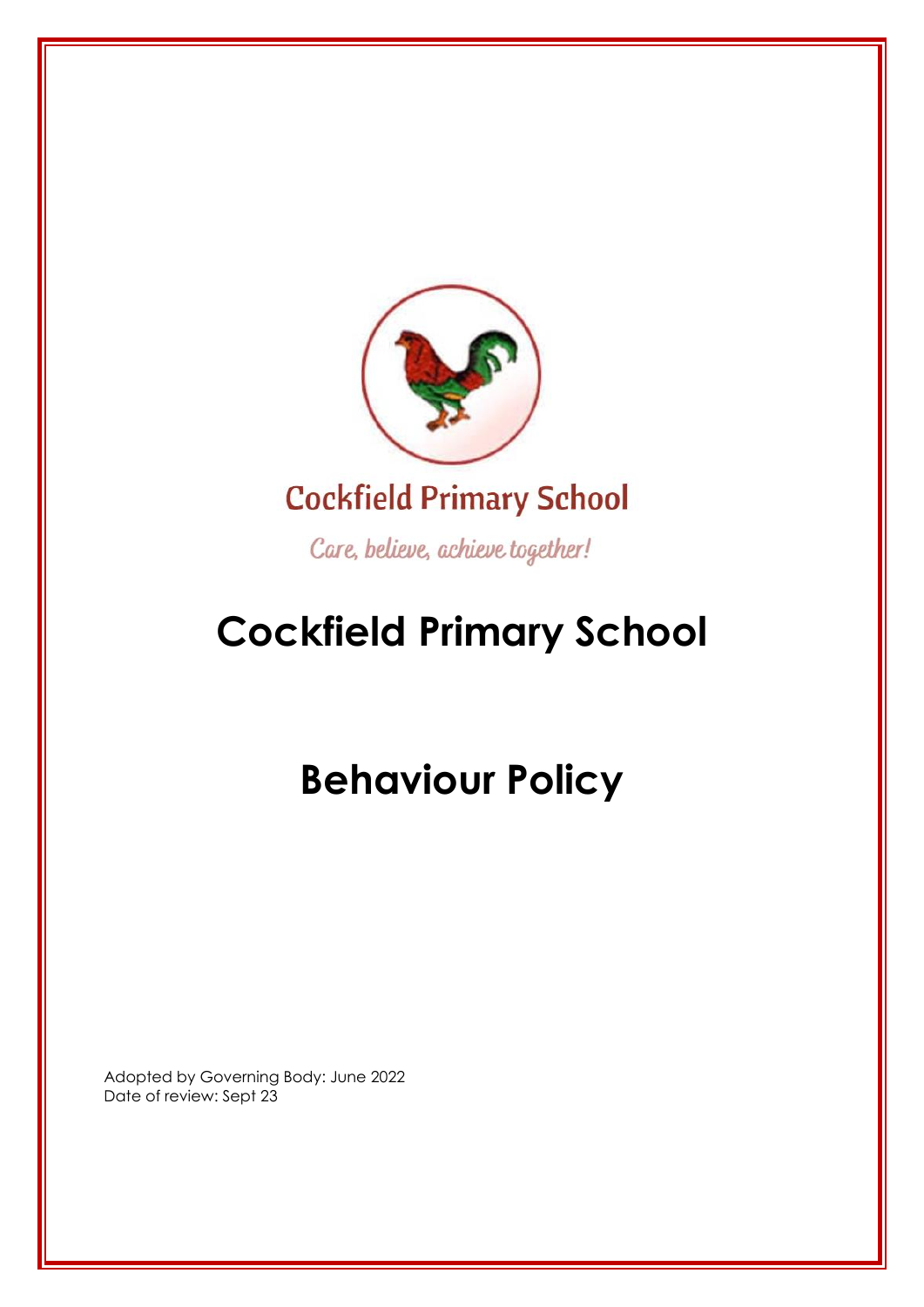#### **Ethos**

At Cockfield Primary School everyone will feel welcomed, respected and valued as equal members of the school community. Our behaviour policy and guidelines will endorse and promote the sense of value of each individual and for each other.

We are committed to providing a safe and caring learning environment where everyone has the opportunity to reach their full potential. We will promote a culture of respect, responsibility and understanding of others. We all work for our school to be a happy place where good behaviour is expected and all children enjoy their educational journey.

We will endeavour to deal with all behaviour issues quickly and appropriately before the need for intervention strategies arises – a consistent approach to behaviour management will be used throughout school by all staff.

#### **Statutory Duty of the School**

The Head teacher and the Governing body are responsible for promoting good behaviour and discipline in the school. Head teachers must publicise this policy by making it known within the school and to parents.

#### **Aims**

It is a primary aim that every member of the school community feels valued and respected and that each person is treated fairly and shows positive regard for others. This is achieved by:

- Having a clearly defined system that is understood by all staff and followed consistently
- Children being aware of the school behaviour policy, including rewards for good behaviour and sanctions for misbehaving
- Ensuring pupils feel they are important and valued as individuals and that they are appreciated
- Praising children for their achievements
- Teaching that is sensitive and makes appropriate provision in the classroom for children of all abilities so they can experience success
- Adults acting as role models encouraging positive behaviour, courtesy and respect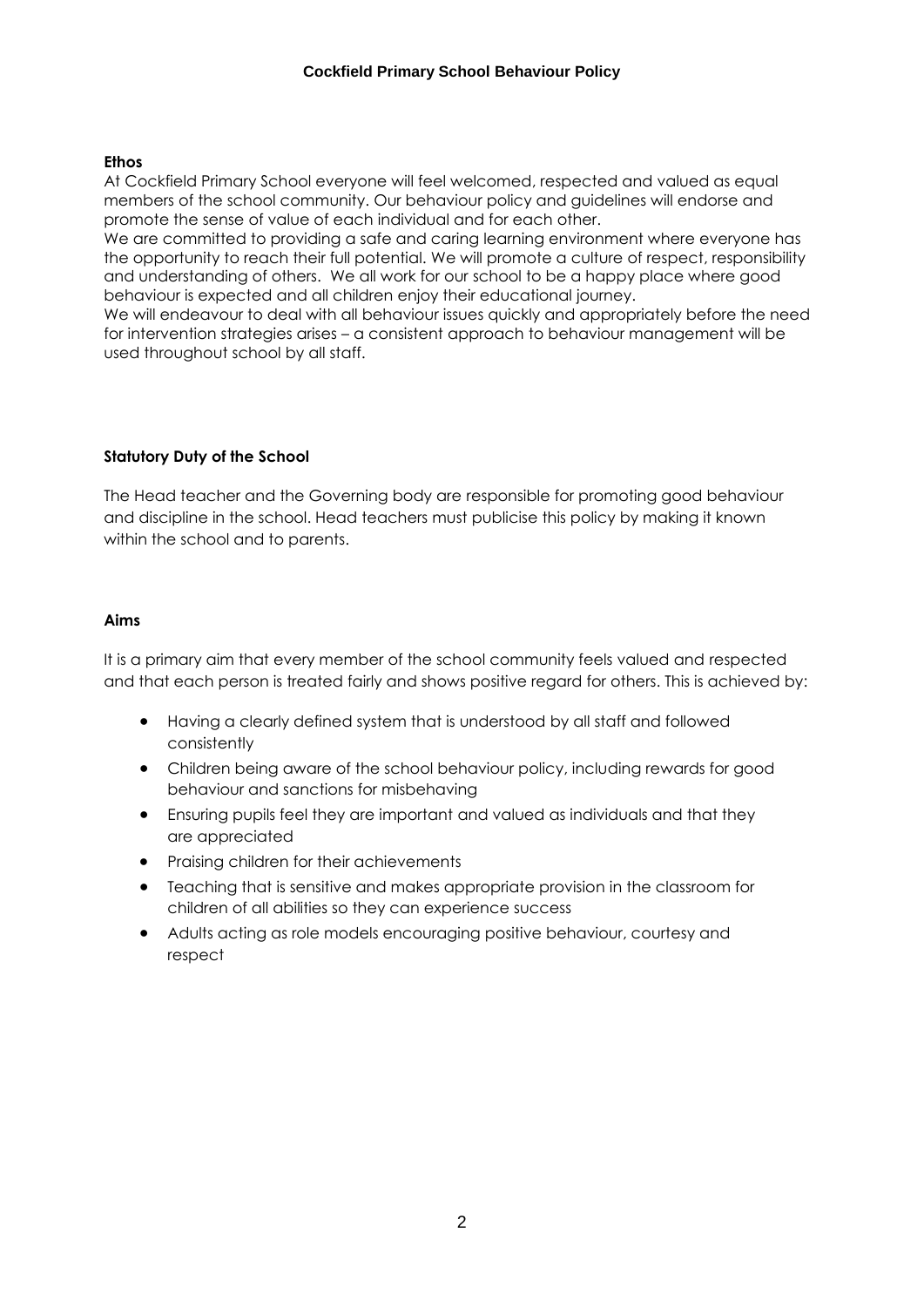| <b>Staff and Governors</b>                                                                                                                | <b>Pupils</b>                                                                                                 | <b>Parents</b>                                                                                                                                                                  |
|-------------------------------------------------------------------------------------------------------------------------------------------|---------------------------------------------------------------------------------------------------------------|---------------------------------------------------------------------------------------------------------------------------------------------------------------------------------|
| To lead by example                                                                                                                        | To respect, support and<br>care for each other both in<br>the school and the wider<br>community.              | To be aware of and support<br>the school's values and<br>expectations - to support<br>school decisions regarding<br>behaviour, work with the<br>school to improve<br>behaviour. |
| To be consistent in dealing<br>with pupils                                                                                                | To listen to others and<br>respect their opinions.                                                            | To ensure that pupils come<br>to school regularly, on time<br>with the appropriate<br>equipment.                                                                                |
| To encourage the aims and<br>values of the school and<br>local community among the<br>pupils                                              | To attend school regularly,<br>on time, ready and<br>equipped to learn and take<br>part in school activities. | To keep pupils at home<br>when they are ill and to<br>provide the school with a<br>written explanation of the<br>reasons for any absence.                                       |
| To have high expectations<br>of the pupils                                                                                                | To take responsibility for their<br>own actions and behaviour                                                 | To take an active and<br>supportive interest in your<br>child's work and progress                                                                                               |
| To meet the educational,<br>social and behavioural<br>needs of the pupils through<br>an appropriate curriculum<br>and individual support. | To do as instructed by all<br>members of staff (teaching<br>and non-teaching)<br>throughout the school day    | To provide the school with<br>an emergency contact<br>number.                                                                                                                   |
| To encourage regular<br>communication between<br>home and school                                                                          | To be tolerant of others,<br>irrespective of race, gender,<br>religion and age                                |                                                                                                                                                                                 |
| To ensure smooth transition<br>to the next phase of<br>education, we work with<br>receiving schools to discuss<br>issues.                 |                                                                                                               |                                                                                                                                                                                 |

**It is essential that this policy is applied consistently throughout the school. The following table outlines the expectations of all members of the school community:**

#### **Positive Reinforcement**

Our emphasis is on the reinforcement of good behaviour and positive behaviour management. We believe that praise has a motivational role helping children to see that good behaviour is valued. Praise is earned by the maintenance of good standards as well as by noteworthy achievements. Praise needs to be given as much for behaviour as it is for effort. The school employs a variety of reward systems:

- Stickers
- Dojo Points
- Praise Pad Sheets
- Star of the week
- Head Teacher's Award
- Sharing good work with the Head teacher or adult of their choice
- Other in class rewards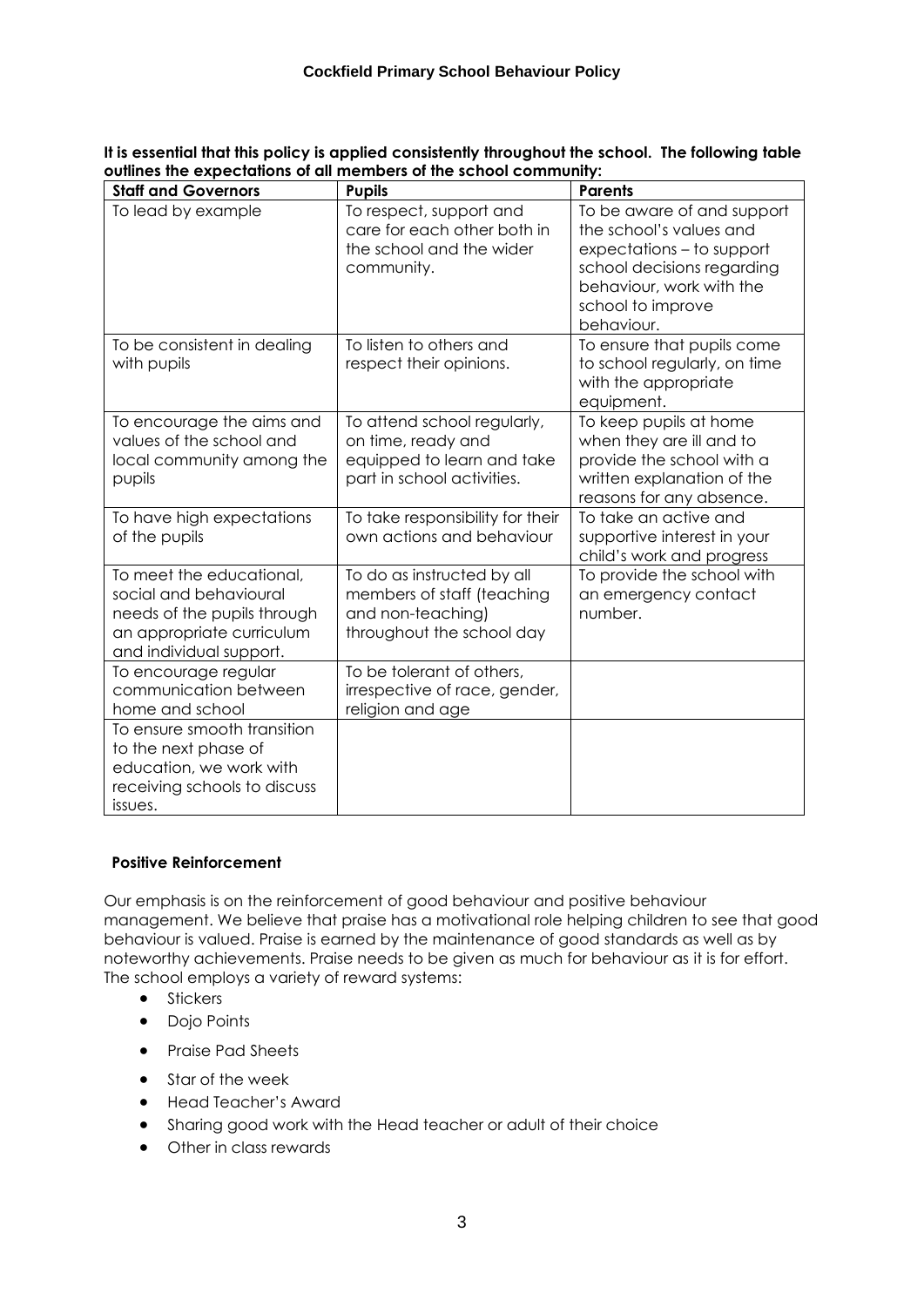#### **School Rules**

Our School Rules and Consequences are written, agreed and designed to make clear to the children how they can achieve acceptable standards of behaviour. They are reviewed with classes each year and constantly referred to. They are:

- Kept to a minimum;
- Positively stated, telling the children how to behave rather than what not to do;
- Actively encourage everyone involved to take part in their development;
- Have a clear rationale, made explicit to all;
- Consistently applied and enforced;
- Promote the idea that every member of the school has responsibilities towards thewhole.

#### **Sanctions and support for poor behaviour**

Although praise is central to the encouragement of good behaviour, realistically there is a need for consequences to register the disapproval of unacceptable behaviour and to protect the security and stability of the school community. In an environment where respect is central, loss of respect, or disapproval, is a powerful consequence.

The use of consequences are characterised by these features

- Consequences are given in a calm, professional manner
- It must be clear why the consequence is being applied;
- It must be made clear what changes in behaviour are required to avoid future consequences;
- There is a clear distinction between minor and major offences;
- It is the behaviour rather than the person that is referred to.
- After a pupil receives a consequence, the first opportunity to praise should be found, encouraging their change of behaviour

Making poor choices with behaviour will result in:

- Reminder of how to behave
- Warning
- Moved to a seat away from the group
- Removal from class/situation sent to a neighbouring class to work
- Time out
- Loss of privileges
- Involvement Head/Deputy HT parents will be informed and privileges maybe lost
- Letter home
- Communication book to monitor behaviour
- Exclusion as a last resort

#### **Reflection Sheet**

Children will complete an age appropriate reflection sheets when sent to DHT or Headteacher. The aim of this form is for children who do not follow our rules and school values to:

Reflect - repair - review

Reflect on their actions/behaviour

Repair the damage their behaviour has caused

Review what they could do in future so that they do not repeat the same behaviour.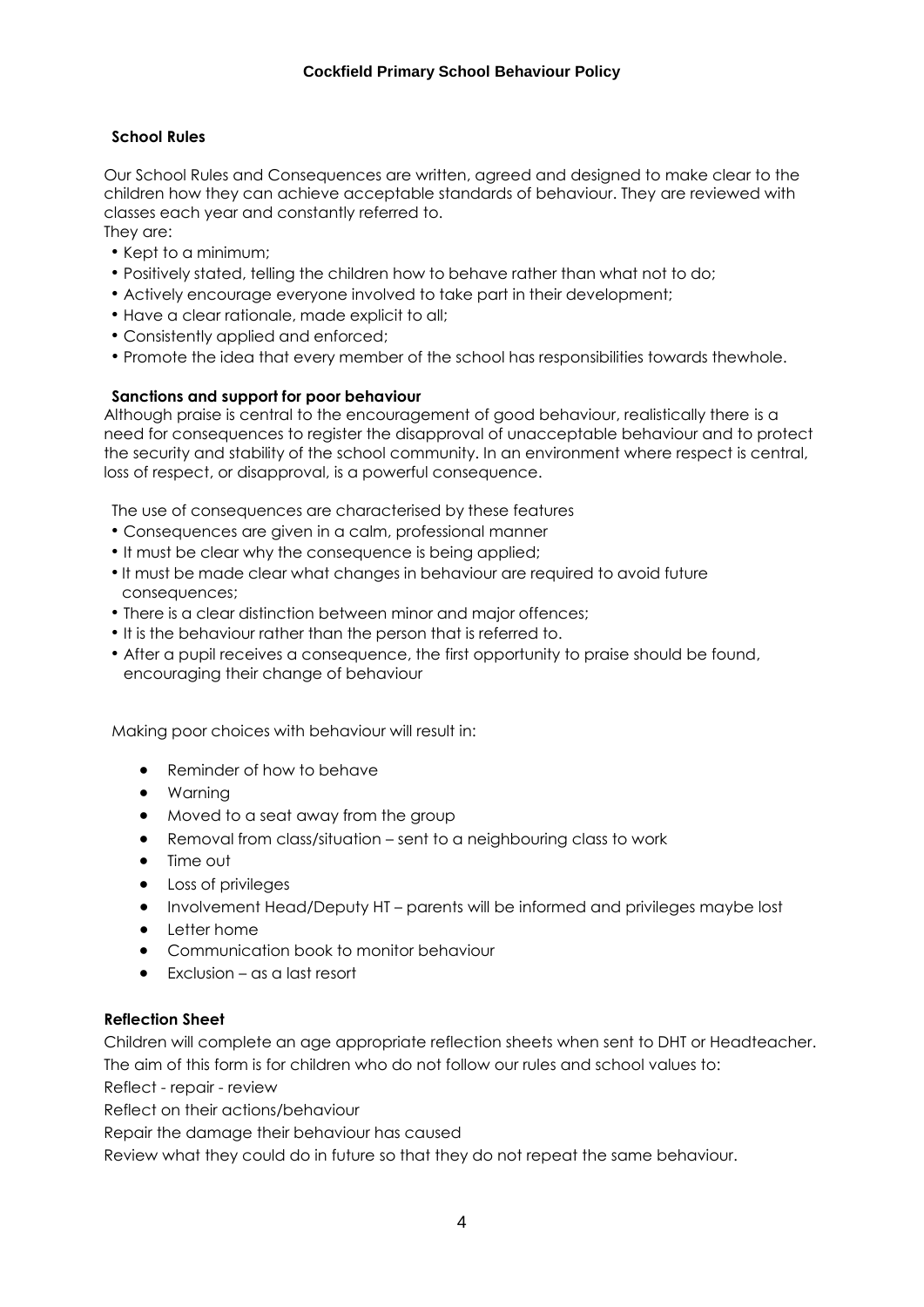#### **Cockfield Primary School Behaviour Policy**

#### **EVERY DAY IS A FRESH START**

- Consequences for children who consistently misbehave should be recorded on CPoms
- Misbehaviour at breaktimes and lunchtimes should be counted in the consequences.
- At lunchtimes and breaktimes, poor behaviour will initially be dealt with by the member of staff on duty and reported to the class teacher. If the incident is thought to be of a serious nature it will be reported to the Headteacher/Deputy Headteacher.

Most instances of poor behaviour are relatively minor and can be adequately dealt with through minor consequences. It is important that the consequence is not out of proportion to the offence. Where anti-social, disruptive or aggressive behaviour is frequent, consequences alone are ineffective. In such cases, careful evaluation of the curriculum on offer, classroom organisation and management, and whole school procedures should take place to eliminate these as contributory factors.

**Pupils with Special Educational Needs/Disabilities – making reasonable adjustments** The Equality Act 2010 requires schools to ensure children with SEND are not treated unfavourably because of a reason arising as a consequence of their special education need/disability and to make adjustments to ensure they can access all the benefits of their education. These protections apply equally to policies on behaviour, including blanket discipline policies which do not take account of disabled children's different needs. Like all children, children with SEND display disruptive or challenging behaviour for a range of different reasons. They may not be accessing their education or making progress, they may have problems with communication, they may have mental health needs, or there may be issues outside of school. In some cases, a child's perceived disruptive or challenging behaviour arises directly as a consequence of their special educational need/disability or as a consequence of a lack of reasonable adjustments made to accommodate them. Whatever the case, if a child with SEND is displaying disruptive or challenging behaviour, early intervention is needed to assess whether appropriate reasonable adjustments have been made for them – this duty is anticipatory. The fact that a child has a special educational need/disability does not mean they should never be disciplined, but rather the behaviour and discipline policies should reflect the need to pay extra attention to the underlying causes of their difficulties to reflect the additional barriers they face.

#### **Additional support**

A small percentage of our pupils need additional support to improve their behaviour. This includes pupils whose behaviour is the main presenting problem and also pupils on the autistic spectrum or with mental health problems.

When a child is persistently behaving in a way which disrupts teaching and learning or causes distress to other children, other support may be required:

- Within school the SENCO may be called upon to assist the class teacher in setting acceptable standards of behaviour in the classroom and in writing a behaviour support plan.
- Teachers may monitor behaviour using a behaviour chart. These highlight areas giving cause for concern. We may also use a home school diary so that children can start to understand that home and school work together to solve problems.
- It may be necessary in some cases to request advice from the Social, Emotional and Mental Health Issues SEND Inclusion Team, Crisis Response or the Educational Psychologist and so use his/her expertise in dealing with children whose behaviour is causing concern. It may be necessary to seek the advice of other external agencies. A referral will be made upon parental agreement, should this be required. (In some cases exclusion may be considered.)
- The SENCO will liaise with staff, parents and external agencies to establish if a child's name needs to added to the Special Educational Needs register
- Other expert advice may come from EWO/Social worker or Police.
- In the most extreme situation, where a child's behaviour is becoming physically aggressive, and where they are a danger to themselves and others, staff may employ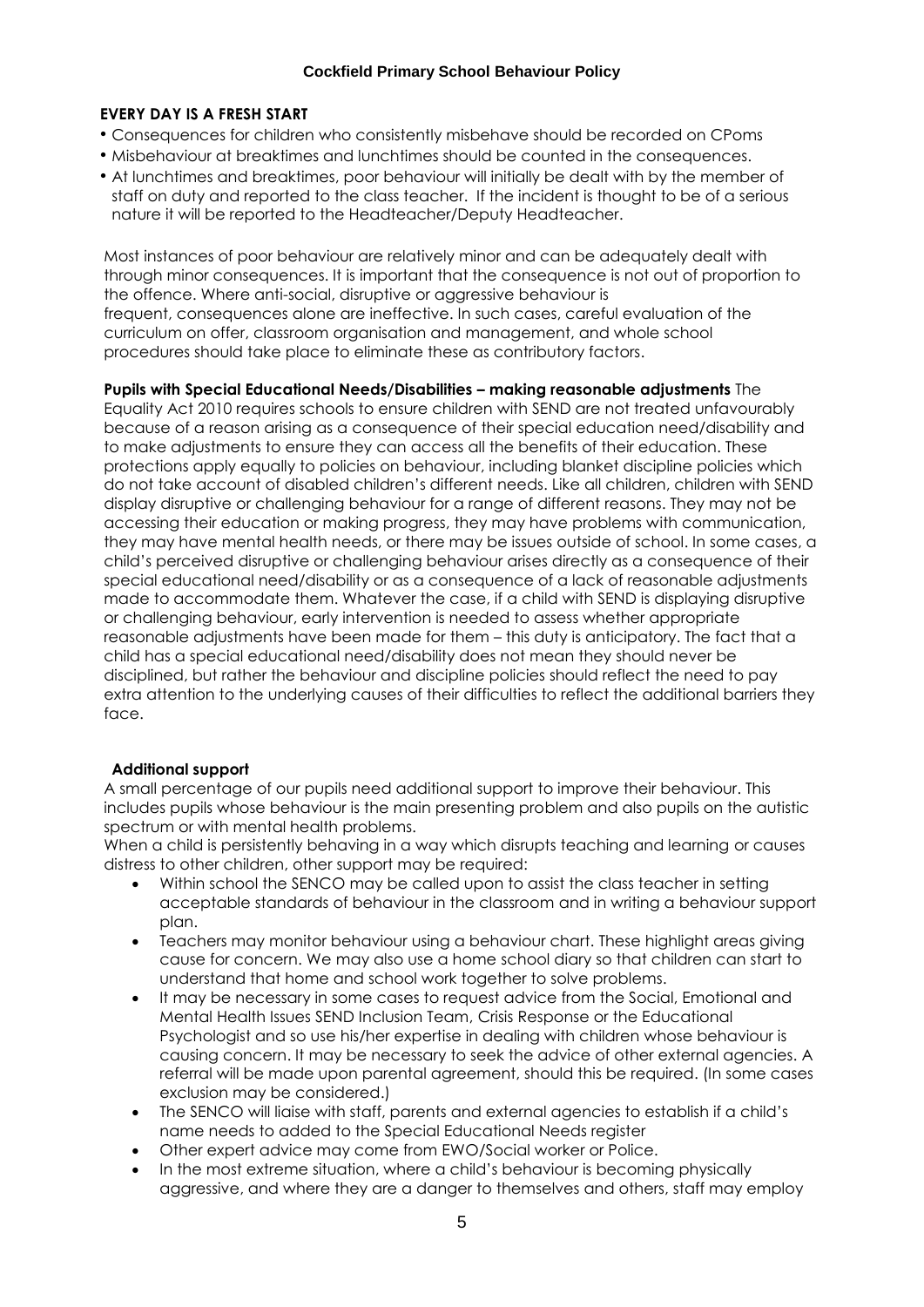#### **Cockfield Primary School Behaviour Policy**

the 'Team Teach' techniques in order to physically remove the child to another setting. Decisions to restrain or remove pupils will only be done under guidance and direction of senior members of staff, and only fully trained members of staff will be involved. All incidents will be recorded and reported to parents.

#### **Support systems for staff**

School will support all adults working with pupils to ensure they are achieving. It is school practice to discuss behavioural issues in order that the staff feel supported and the school is working together to provide a cohesive approach to supporting individual needs. This will be achieved following the school's safeguarding policy. All staff have access to this policy in order that behaviour management is consistent throughout the school.

#### **Suspensions and Expulsions**

Only the Head Teacher has the power to exclude a pupil from school. Head Teacher may suspend a pupil for one or more fixed periods, for up to 45 days in any one school year. The Head Teacher may also exclude a pupil permanently. It is also possible for the Head Teacher to convert suspension into a permanent exclusion, if the circumstances warrant this.

If the Head Teacher suspends a pupil, they inform the parents immediately, giving reasons for the suspension. At the same time, the Head Teacher makes it clear to the parents that they can, if they wish, appeal against the decision to the Governing Body. The school informs the parents how to make any such appeal. The Head Teacher informs the LA and the Governing Body about all expulsions, and suspensions immediately.

The Governing Body itself cannot either suspend a pupil or extend the suspension period made by the Head Teacher.

The Governing Body has a Discipline Committee which is made up of between three and five members. This committee considers any expulsion appeals on behalf of the governors. When an appeals panel meets to consider an expulsion, they consider the circumstances in which the pupil was expelled, consider any representation by parents and the LA and consider whether the pupil should be reinstated. If the governors' appeals panel decides that a pupil should be reinstated, the Head Teacher must comply with this ruling.

#### **Procedures following an Expulsion**

It is the responsibility of the school during the first 5 days of an expulsion to ensure that work is sent home for the pupil to complete. During these initial 5 days of expulsion the parents of the expelled pupil must ensure that their child is not found in a public place during normal school hours without reasonable justification. Parents may be subject to a Fixed Penalty Notice if they fail to do this.

From the 6th day of an expulsion the Local Authority (LA) is statutorily responsible for ensuring that suitable full-time education is provided. In cases where the pupil lives in a different LA from the school, this will be the pupil's home LA.

Procedures following a Suspension Suspensions up to 5 consecutive days – work should be set and marked by the school. During this period the parents of the suspended pupil must ensure that their child is not found in a public place during normal school hours without reasonable justification. Parents may be subject to a Fixed Penalty Notice if they fail to do this.

Suspensions for 6 consecutive days or longer – the school has a duty to arrange suitable fulltime educational provision from and including the 6th day of the suspension. If arrangements have been made with another local Primary School.

#### **Behaviour Outside of School**

If a pupil is not on school premises/not in the charge of school staff, but is either travelling to/from school or involved in an incident of violence/aggression as a direct result of a threat made in school/incident in school, they will be dealt with in accordance with the school behaviour and discipline policy which may result in an exclusion. We work closely with the police and will support them fully in any investigations about incidents which take place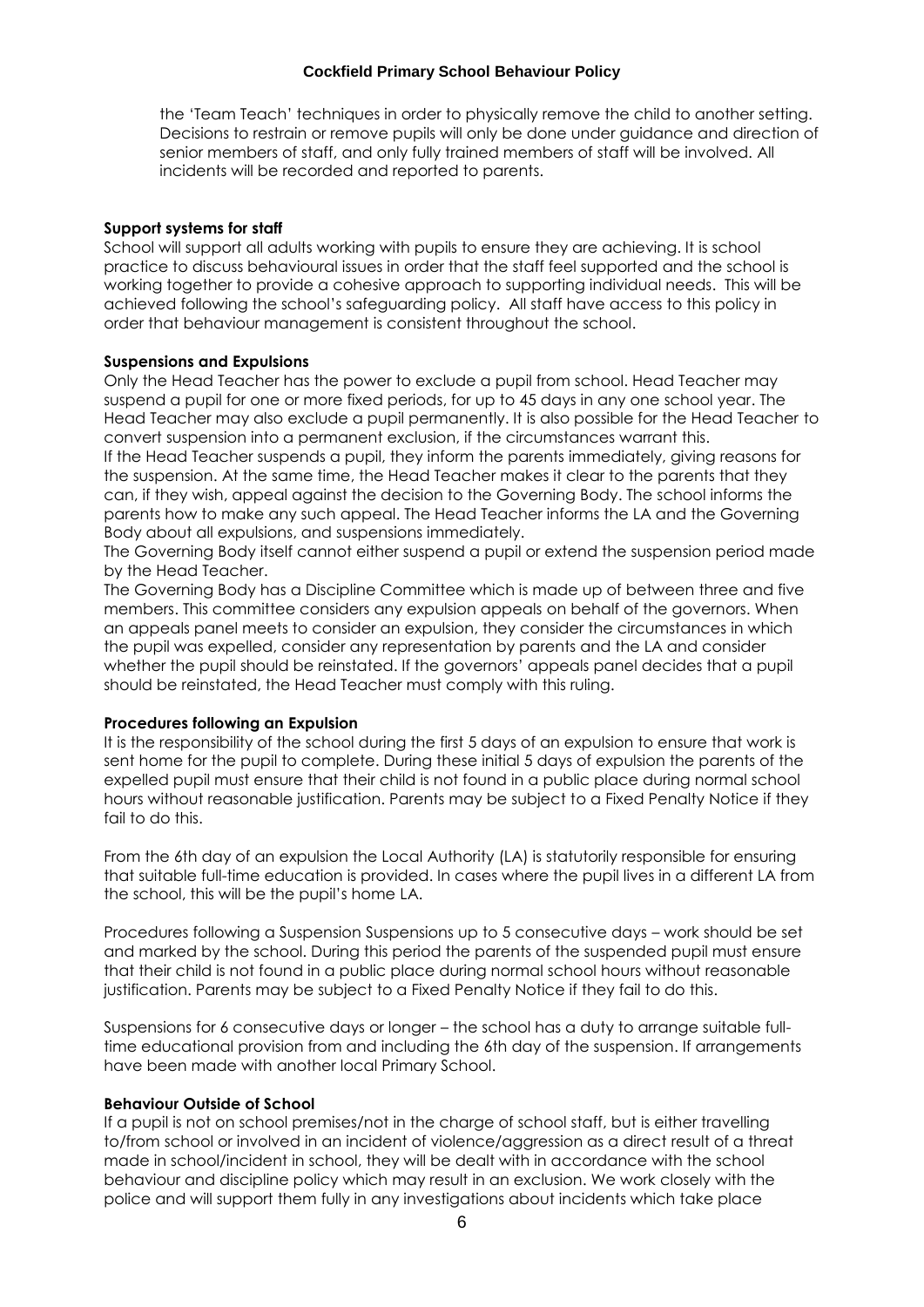outside of school hours. Parents will be asked to be present if a child requires to be formally interviewed by the police.

#### **Power to Search Pupils for Weapons**

The Law states that the Violent Crime Reduction Act 2006, inserted into the Education Act 1996, makes it lawful for certain school staff, in this context the Headteacher, to search suspected pupils for knives or other weapons without consent. Power to Search pupils will be in line with Dfe Advice July 2013: Use of Reasonable Force pg 6.

#### **Safe Touch**

All members of staff are aware of the regulations regarding the use of force by teachers, as set out in DfEE Circular 10/98, relating to section 550A of the Education Act 1996: The Use of Force to Control or Restrain Pupils. This section should also be viewed in conjunction with the school's intimate care and toileting policy and in conjunction with Dfe Advice July 2013: The decision to physically intervene will always be a last resort solution to prevent pupils from hurting themselves or others, from damaging property, or from causing disorder.

#### **Zero-tolerance approach to sexual harassment and sexual violence**

The school will ensure that all incidents of sexual harassment and/or violence are met with a suitable response, and never ignored. Pupils are encouraged to report anything that makes them uncomfortable, no matter how 'small' they feel it might be.

The school's response will be: **Proportionate** Considered Supportive Decided on a case-by-case basis

Sanctions for sexual harassment and violence may include:

Missing play times Internal Isolation Suspension Expulsion

The school has procedures in place to respond to any allegations or concerns regarding a child's safety or wellbeing.

These include clear processes for:

Responding to a report Carrying out risk assessments, where appropriate, to help determine whether to:

- Manage the incident internally
- Refer to early help
- Refer to children's social care
- Report to the police

Please refer to our child protection and safeguarding policy for more information.

#### **Malicious allegations (see allegations of abuse against staff policy)**

The latest legislation and any changes in government policy will be followed at all times and the school policy will be updated as required.

The Headteacher will report to the governors on behaviour incidents as part of the Headteacher's report to the Governors. The policy will be evaluated annually.

Review

The Governing Body reviews this policy every two years. The governors may, however, review the policy earlier than this, if the government introduces new regulations, or if the Governing Body receives recommendations on how the policy might be improved. Policy to work in conjunction with the Anti-bullying policy, E Safety Policy and Respectful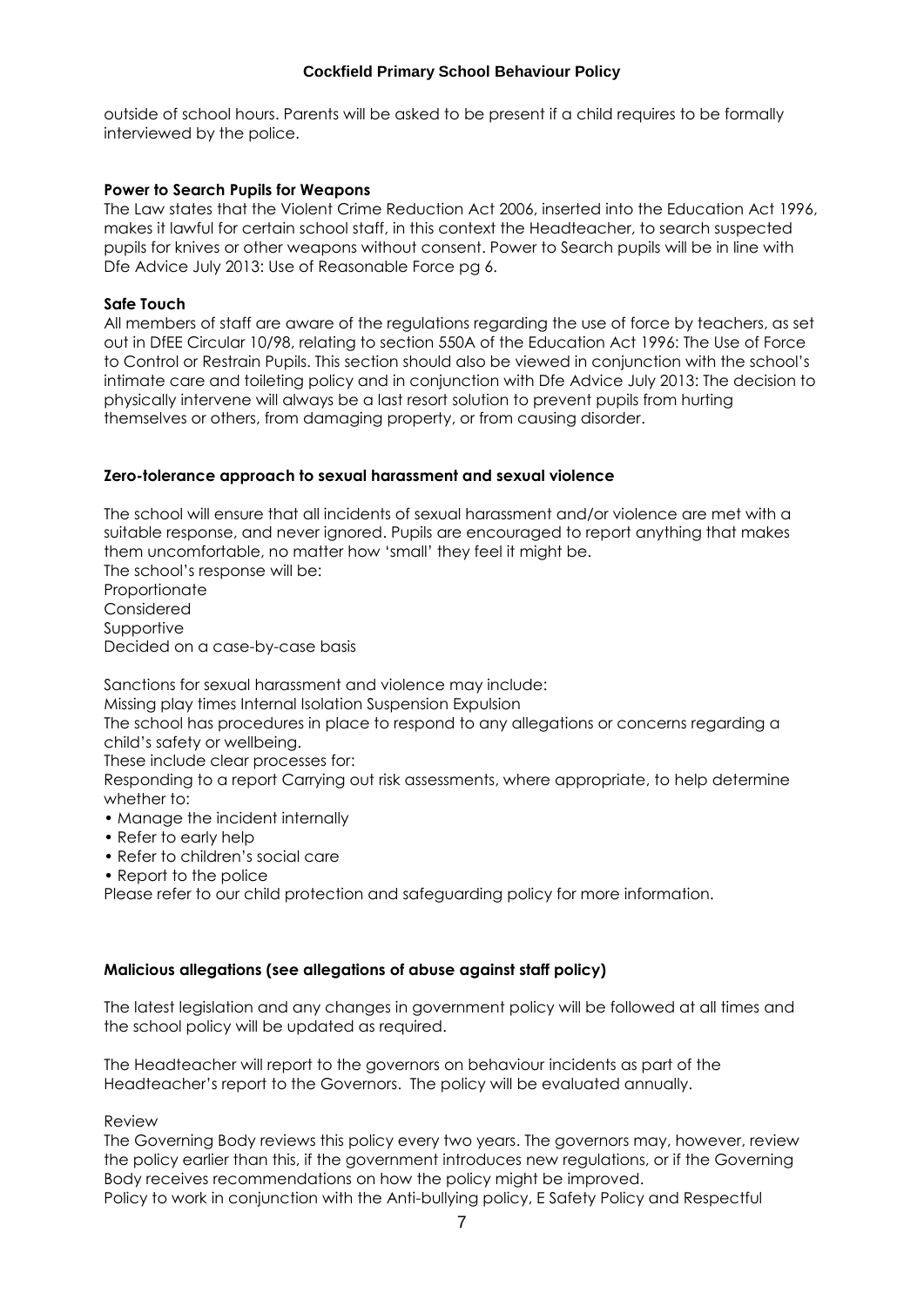#### **Cockfield Primary School Behaviour Policy**

Relationships Policy.

It is in line with the Education and Inspection Act 2006, Section 89 and works in conjunction with the Department for Education Advice document: Behaviour and Discipline in Schools January 2016

*'If you want to change a child's behaviour, you must connect before you can correct!'*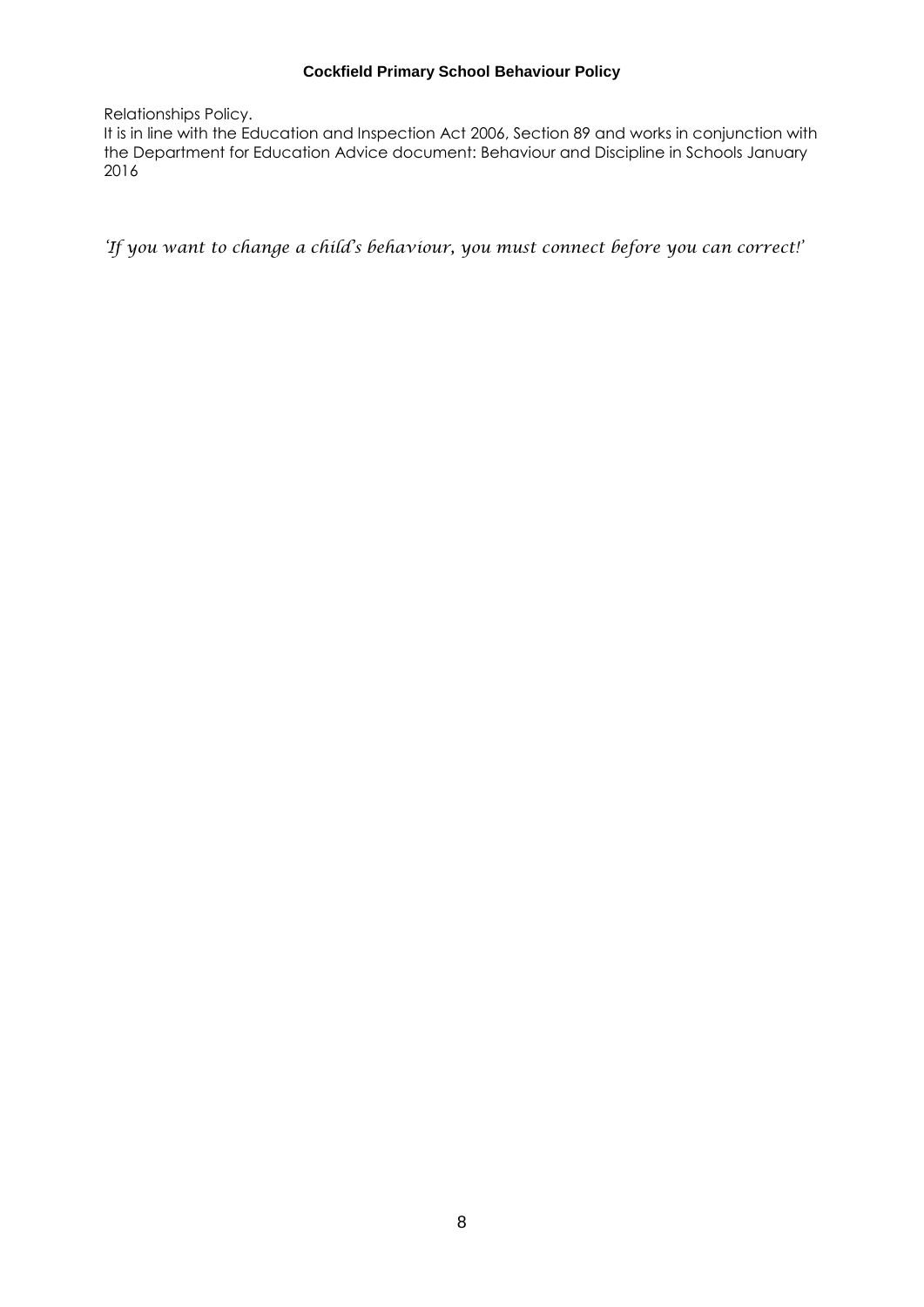

### **Our School Rules**

- Be kind
- Follow instructions
- Keep hands and feet to yourself
- Move sensibly and calmly around school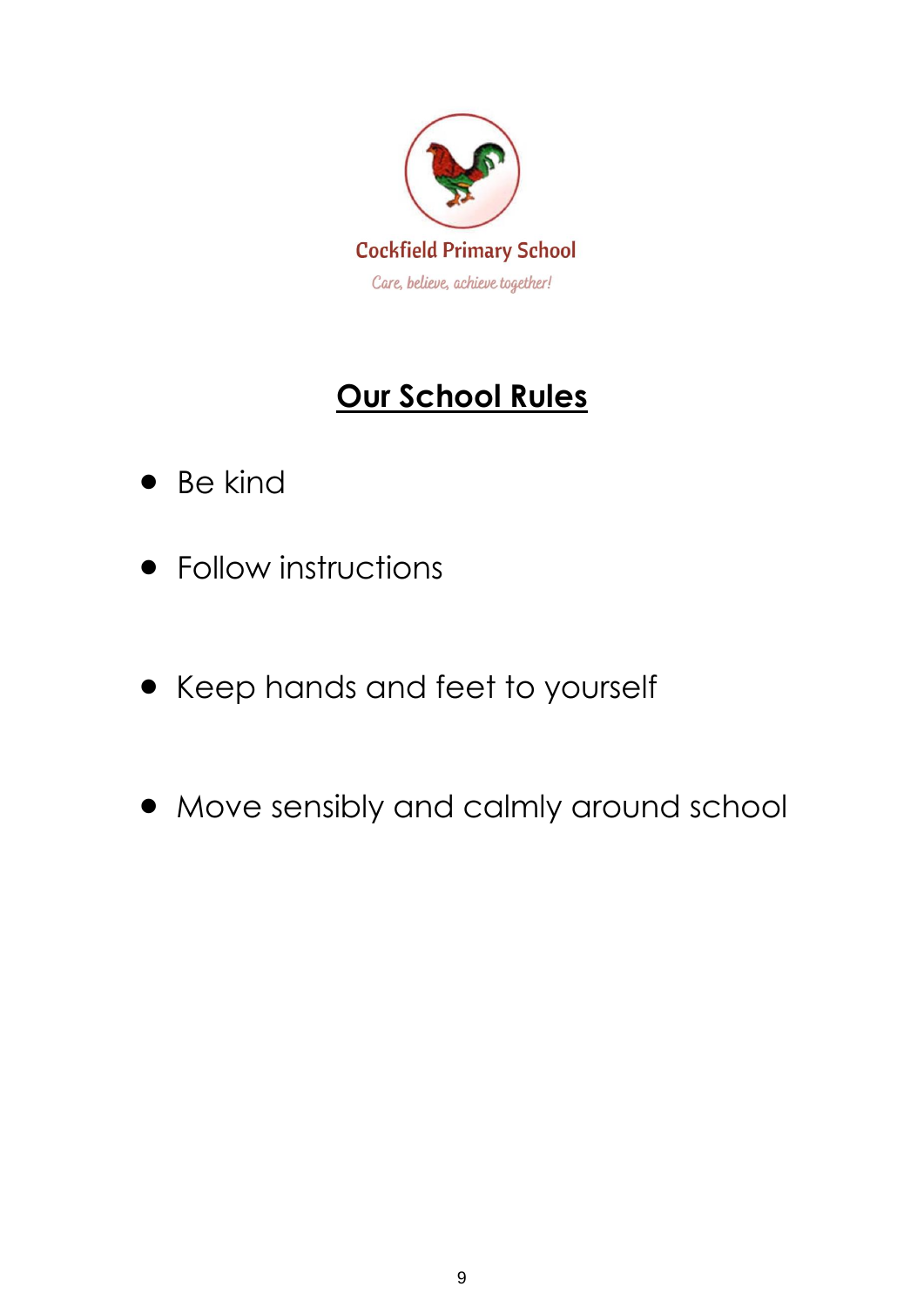

## **Rewards**

- Stickers
- Dojo Points
- Praise Pad Sheets
- Star of the week
- Head Teacher's Award
- Sharing good work with the Head teacher or adult of their choice
- Other in class rewards